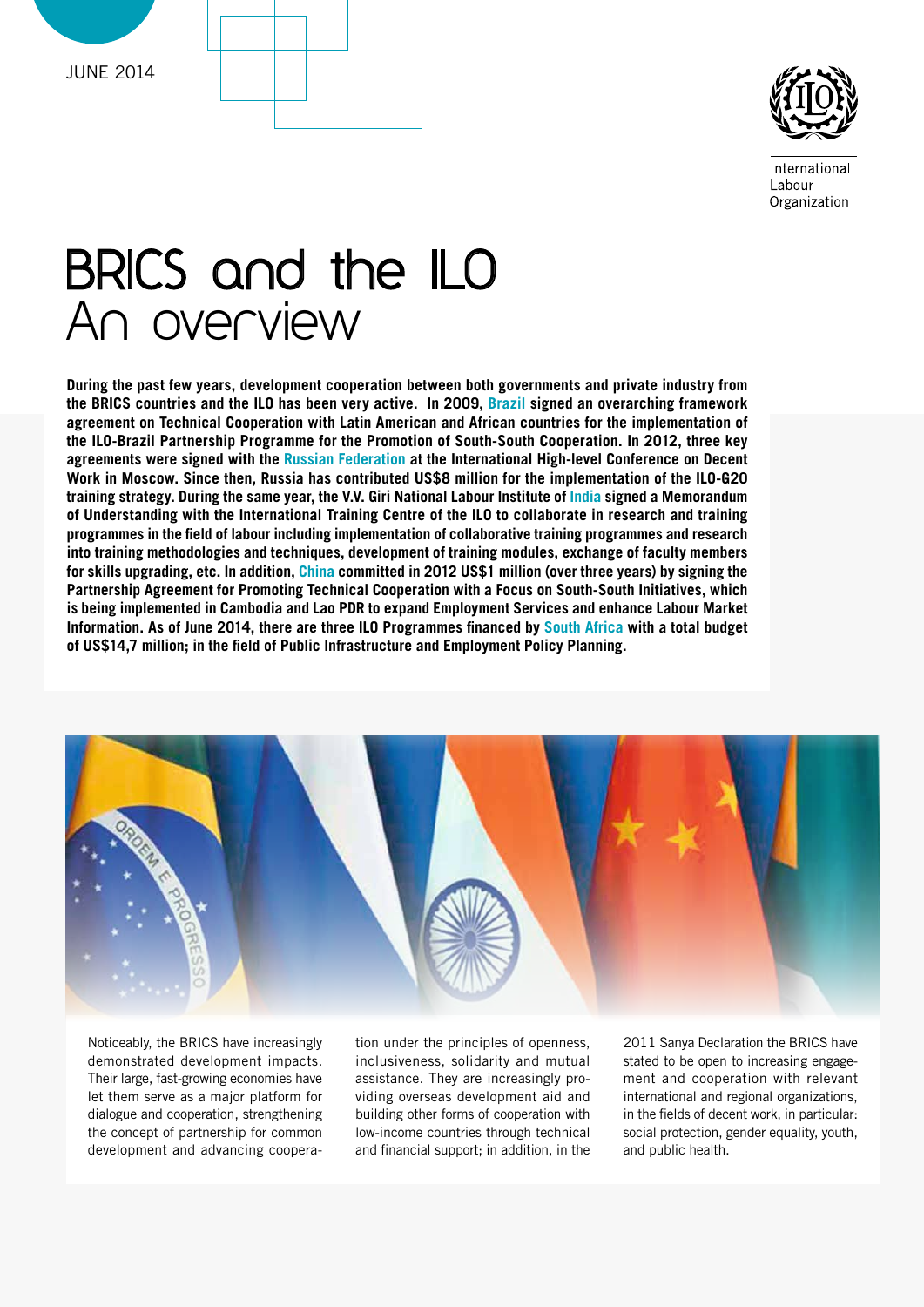### **brazil**

- In 1987 the ILO signed an agreement with the Government of Brazil to undertake technical cooperation with other countries in Latin America and Africa.
- In June 2009 Brazil and ILO signed the "Complementary Agreement on Technical Cooperation with Latin American and African countries for the Implementation of the ILO-Brazil Partnership Programme for the Promotion of South-South Cooperation". As a follow up of this agreement, Brazil prioritized the elaboration of cooperation programmes regarding fundamental principles and rights at work, with a strong focus on child labour, social protection, and extending social security.
- In 2010, new programme agreements were signed in order to extend cooperation to the fields of forced labour and green jobs, the expansion of Brazilian models of social security (Support of Brazilian experts to the development of social security in Timor-Leste),

# **russian federation**

Russian Federation contributed US\$8 million for the implementation of the ILO-G20 training strategy. In 2012, Russia and the ILO launched a new and strategic era of cooperation with the signing of three key agreements to further promote decent work, helping developing countries improve delivery of skills for employment, and promote youth employment through a partnership agreement with Russian oil company OAO LUKOIL.

1. The main objective of the Programme of Cooperation 2013-2016 is to promote the further development of labour relations in the Russian Federation with a view to achieving decent work.

**india**

In October 2012, Dr. Mrutyunjay Sarangi, Labour and Employment Secretary of the Indian Ministry of Labour and Employment, and Mr. V.P. Yajurvedi, Director General of V.V. Giri National Labour Institute, signed a new "Memorandum of Understanding with

as well as horizontal cooperation between labour unions of the Americas and Africa.

- During the same year, a triangular (South-South-North) cooperation agreement was finalized between the governments of the United States, Brazil and Haiti to prevent and eliminate child labour in the construction sector.
- In 2010, Brazil and the International Training Centre of the ILO, in Turin, also embarked on an agreement concerning capacity building in the field of humanitarian crises and natural disasters.
- Since 2005 the Brazilian contribution to the ILO has been over USD\$ 13 million, mainly through the South-South and Triangular Cooperation modality, but also Direct Trust funds for projects in Brazil. The Brazilian cooperation has promoted the sharing of expertise with Portuguese Speaking Countries in Africa, MERCOSUR,

South America, Timor-Leste, Tanzania, Palestine and Haiti among others.

In October 2013, in cooperation with the ILO, Brazil hosted the III Global Conference on Child Labour. The event measured progress in implementing The Hague Roadmap and towards the goal of 2016. It represented an opportunity for reflection and joint dialogue between governments, social partners, civil society, regional and international organizations on the progress made in the process towards the elimination of child labour, especially its worst forms. It also encouraged the exchange of lessons learned and good practices, in that sense, the efforts made by several countries may allow the construction of more consistent policies and integrated strategies for addressing child labour.

2. The agreement with the Ministry of Finance of the Russian Federation which applies the G20 Training Strategy in three countries of the Commonwealth of Independent States (Armenia, Kyrgyzstan and Tajikistan), Jordan and Viet Nam; aims at improving the quality and relevance of vocational training and entrepreneurship in order to better meet labour market needs.

3. The Global partnership agreement between the ILO and LUKOIL will allow the two partners work in the areas of youth employment, staff exchange programme, and training. The technical cooperation project "Partnership for youth employment in the CIS" is funded by the LUKOIL and implemented by the ILO with a total budget of US \$6 million. The ITCILO is engaged with the delivery of capacity building for employers' and workers' organisations, and with strengthening youth employment under the above mentioned projects.



the International Training Centre of the ILO to collaborate for 5 years on research, training, education, publication and consultancy on labour related issues. Areas included in the agreement are: **a)** implementation of collaborative training programmes and research into

training methodologies and techniques; **b)** development of training modules; **c)** exchange of faculty members for skills upgrading, knowledge and information-sharing; and **d)** implementation of joint courses on labour studies.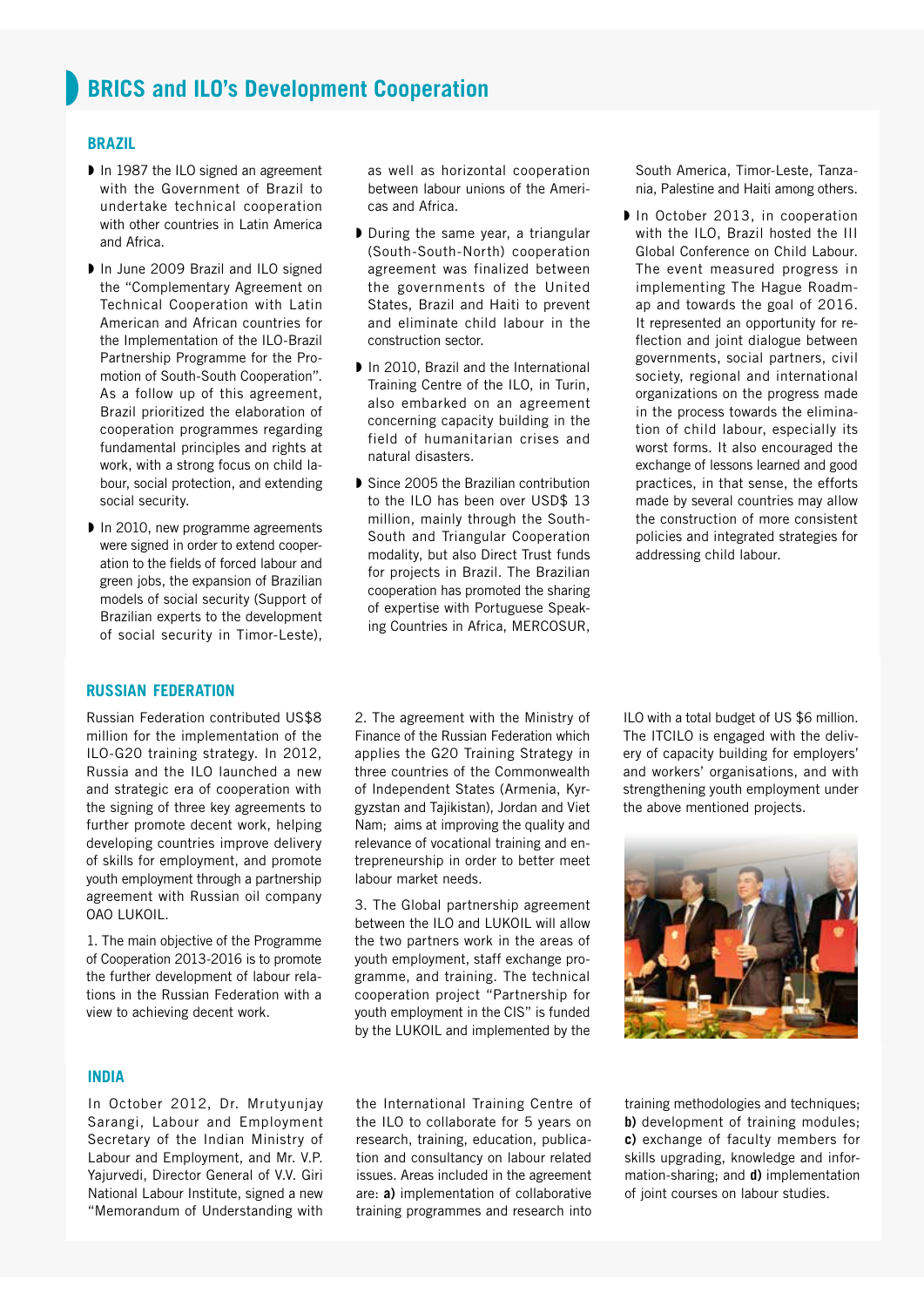### **china**

In June 2012, the ILO and China signed a «Partnership Agreement for Promoting Technical Cooperation with a Focus on South-South Initiatives". Aimed at assisting developing countries in Asia promote full employment and the decent work Agenda, through innovative technical south-south cooperation projects that facilitate the dissemination of good practices. For this purpose, the country has committed US\$1 million over three years.

Within the framework of this agreement in 2013, the ILO and China started the implementation of the "South-South Cooperation Project to Expand

Employment Services and Enhance Labour Market Information in Cambodia and Lao PDR." Its main purpose is to improve labour market efficiency and participation, reducing unemployment, and enhancing linkages and information flows between job seekers and employers, which will in turn contribute to the reduction of poverty in Cambodia and Lao PDR.

In addition, the ITCILO in close collaboration with the All China Federation of Trade Unions has established a regular technical cooperation on strengthening the capacity building of trade unions in the areas of labour relations, collective

international workshop aimed at sharing knowledge and experiences on innovations in PEPs, and addressing information and capacity building needs of its Community Work Programme. More than 70 participants exchanged information about the design and delivery of Public Employment Programmes and their own experiences with Community Work Programmes. They also

bargaining, labour movements. Regular cooperation with Nanjing University of Finance & Economics in China allows its graduates to deepen their knowledge about Promoting youth employment and employability by providing entrepreneurship education such as ILO modular training on «Start and Improve Your Business Programme» (SIYB) and «Know About Business» (KAB).



carried out a work-design exercise covering work-identification, work-planning and other management-related issues.

As of March 2014, there are three ILO Programmes financed by South Africa (Direct Trust Fund) with a total budget of US\$14,784,911 in the field of Public Infrastructure and Employment Policy Planning.

# **south africa**

In the framework of a three year TC project supported by the Government of Flanders and implemented by the ITCILO, the training on strengthening social dialogue in the Southern African Development Community was successfully completed in 2010.

In July 2011, the ILO and the South African government held a seven-day

# **BRICS Summits and ILO issues**

| <b>First BRIC Summit</b><br>Yekaterinburg, Russia,<br>June 2009  | BRIC states expressed their strong commitment to multilateral diplomacy, highlighting the central role of the United<br>Nations in dealing with global challenges and threats. They expressed their support to the status of India and Brazil<br>in international affairs particularly in regards to their aspirations to play a greater role in the United Nations.                                                                                                                                                                                                                   |
|------------------------------------------------------------------|----------------------------------------------------------------------------------------------------------------------------------------------------------------------------------------------------------------------------------------------------------------------------------------------------------------------------------------------------------------------------------------------------------------------------------------------------------------------------------------------------------------------------------------------------------------------------------------|
| <b>Second BRIC Summit</b><br>Brasilia,<br><b>April 2010</b>      | BRIC countries agreed for the first time on supporting technical and financial cooperation as means to contribute to<br>the achievement of sustainable social development, with social protection, full employment, and decent work policies<br>and programmes, giving special attention to the most vulnerable groups, such as the poor, women, youth, migrants<br>and persons with disabilities.                                                                                                                                                                                     |
| <b>Third BRICS Summit</b><br>Sanya, China,<br><b>April 2011</b>  | BRICS underscored their commitment to strengthen dialogue and cooperation in the fields of social protection, decent<br>work, gender equality, youth, and public health.                                                                                                                                                                                                                                                                                                                                                                                                               |
| <b>Fourth BRICS Summit</b><br>India.<br>March 2012               | BRICS states emphasized the relevance of their available storehouse of knowledge, know-how, capacities and best<br>practices; recognizing that sharing them would let them build meaningful cooperation. For that purpose, an Action<br>Plan for 2013 was endorsed.                                                                                                                                                                                                                                                                                                                    |
|                                                                  | Additionally, two new agreements were adopted: 1) The BRICS Multilateral Infrastructure Co-Financing Agreement for<br>Africa that paves the way for the establishment of co-financing arrangements for infrastructure projects across the African<br>continent; 2) The BRICS Multilateral Cooperation and Co-Financing Agreement for Sustainable Development; set out<br>to explore the establishment of bilateral agreements aimed at establishing cooperation and co-financing arrangements.                                                                                         |
| <b>Fifth BRICS Summit</b><br>Durban, South Africa,<br>March 2013 | The 5 countries agreed on the text of the BRICS Memorandum of Understanding on Cooperation in Science, Technology<br>and Innovation and it was proposed to be signed on the occasion of the Sixth BRICS Summit in Brazil in 2014. In the<br>framework of the aforementioned declaration, the BRICS reaffirmed their will to establish mechanisms to <b>enhance</b><br>technology and knowledge transfer among member countries, and to support the establishment of a dedicated BRICS<br>training programme on this field to address human capital challenges within the BRICS states. |